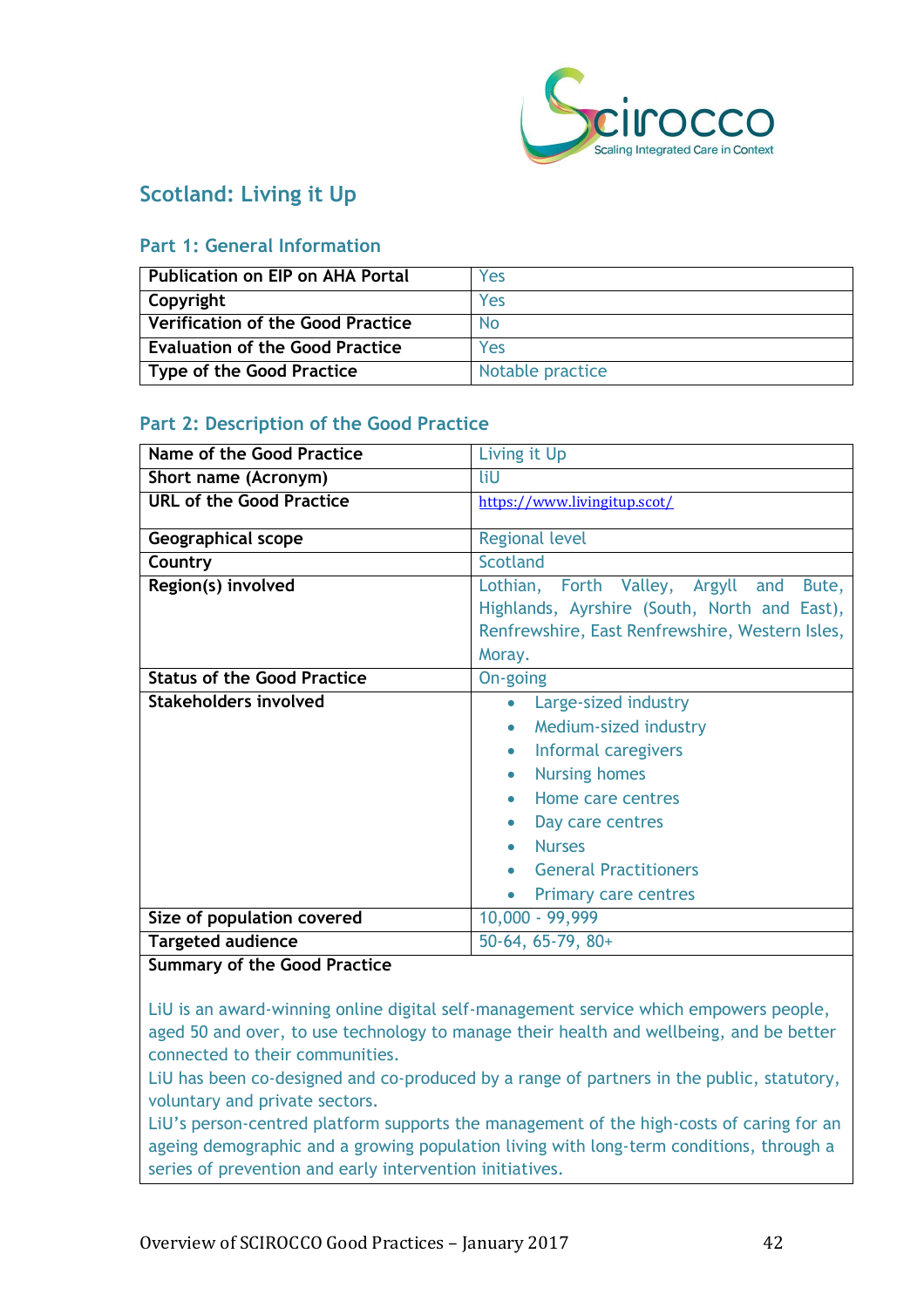

**Key words:** self-management, digital platform, citizen empowerment

#### **Good practice being part of the larger programme**

Yes.

LiU supports and underpins that National Digital Platform workstream under the Technology Enabled Care (TEC) Programme which was launched in 2014, with formal guidance issued in October 2014. Technology-Enabled Care is defined as: where the quality of cost-effective care and support to improve outcomes for individuals in home or community settings is enhanced through the application of technology as an integral part of the care and support process. This includes, but is not limited to, the use of telecare, telehealth, VC and mobile health & wellbeing (mHealth and Digital Platforms.

**Challenges / problems addressed by the good practice**

Main focus is around supporting people with LTC's, as well as carers of citizens whom are diagnosed with LTC's via a digital on line service.

Encompassing that wellbeing and social care aspect, promoting local community services Accessibility of services, ensuring equality and diversity is embedded.

Provide preventative solutions, services and tools to avoid the need of GP appointments Support and provide a basis of an overarching national platform that can be integrated with other digital services and products.

**Importance of the challenges / problems before starting to implement good practice**

Huge problems around meeting the health and social care agenda, and how it could be delivered.

Looking at solutions and tools in supporting that preventative self-management of care was difficult due to the diverse complex real live situations that citizens encounter.

The use of technology to certain people is also a challenge in itself, over how secure the system is ensuring data governance is adhered to around data being collated and shared.

**Environment before the good practice was implemented** 

There was nothing in place that brought together both health and social care services in one place along with surfacing local interest and activities. There are services in isolation but to bring and implement a service that supports both aspects and how that is presented was never really in existence.

**Key innovative elements of the good practice and how the good practice improved situation compared to previous practice**

Not applicable.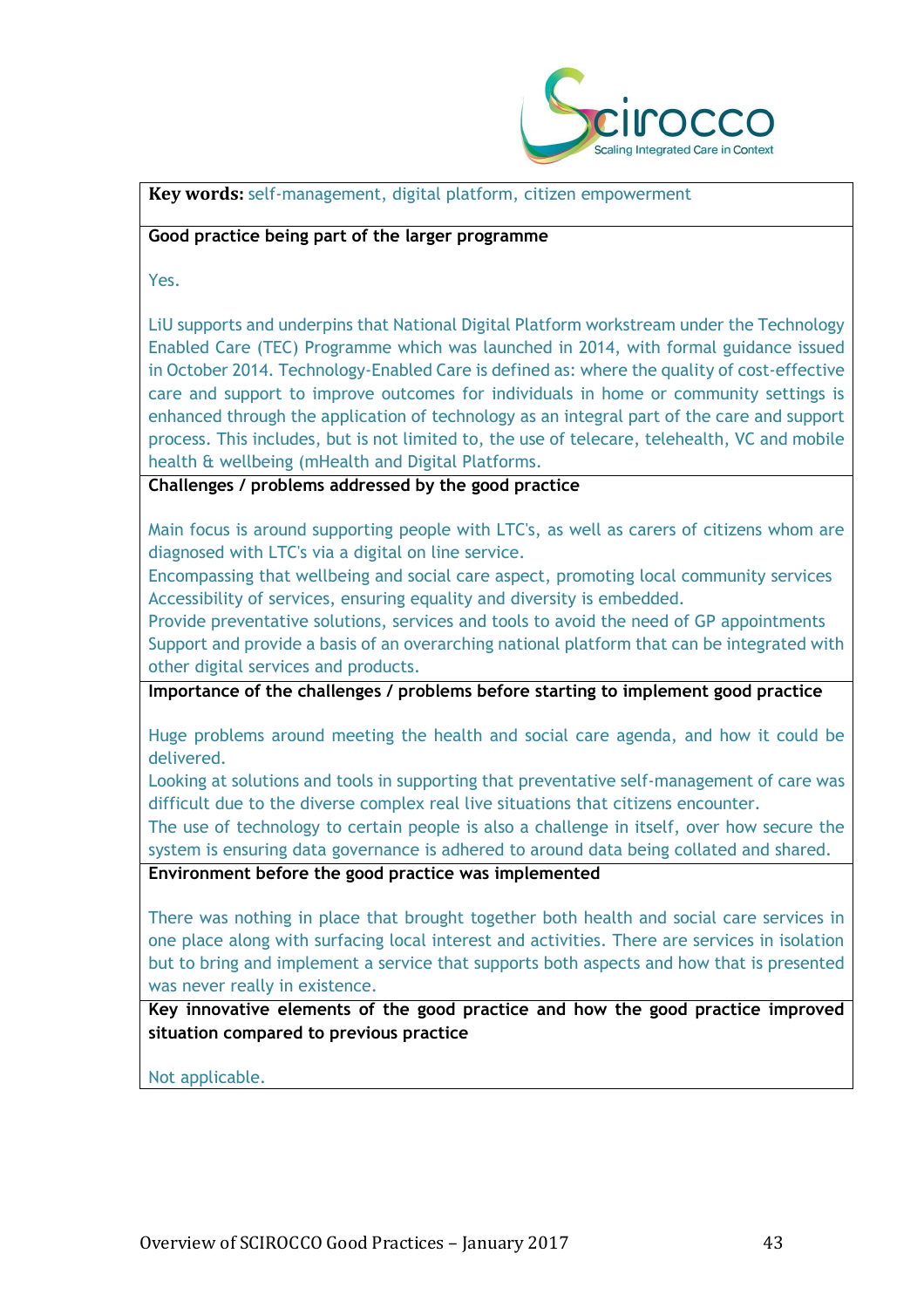

# **Part 3: Transferability of the Good Practice**

| <b>Cost-effectiveness</b> of the good Lower costs, deteriorated outcomes                                                                                                                                                                                                                                                                                                           |                                                                                            |  |
|------------------------------------------------------------------------------------------------------------------------------------------------------------------------------------------------------------------------------------------------------------------------------------------------------------------------------------------------------------------------------------|--------------------------------------------------------------------------------------------|--|
|                                                                                                                                                                                                                                                                                                                                                                                    |                                                                                            |  |
| practice (including all kind of costs                                                                                                                                                                                                                                                                                                                                              |                                                                                            |  |
| and outcomes such as better health,                                                                                                                                                                                                                                                                                                                                                |                                                                                            |  |
| quality of life or other resources)                                                                                                                                                                                                                                                                                                                                                |                                                                                            |  |
|                                                                                                                                                                                                                                                                                                                                                                                    | Resources required for the deployment of the good practice (personnel, equipment,          |  |
| facilities, ICT and other resources required                                                                                                                                                                                                                                                                                                                                       |                                                                                            |  |
|                                                                                                                                                                                                                                                                                                                                                                                    |                                                                                            |  |
| <b>Managed Service Team circa 10 X FTE</b>                                                                                                                                                                                                                                                                                                                                         |                                                                                            |  |
| Programme Management Team 4 x FTE                                                                                                                                                                                                                                                                                                                                                  |                                                                                            |  |
| Development Tem 6 x FTE                                                                                                                                                                                                                                                                                                                                                            |                                                                                            |  |
| Local Partnership Teams 16 x FTE                                                                                                                                                                                                                                                                                                                                                   |                                                                                            |  |
|                                                                                                                                                                                                                                                                                                                                                                                    | Hosting and Supporting Arrangements, including Cloud services, Azure, Microsoft,           |  |
| Umbraco, CM2000, Office accommodation                                                                                                                                                                                                                                                                                                                                              |                                                                                            |  |
|                                                                                                                                                                                                                                                                                                                                                                                    | Industry Partners - ATOS, Sitekit, Maverick TV, Intrelate, SMG, Tactuum, StormID Scottish  |  |
| <b>Alliance</b>                                                                                                                                                                                                                                                                                                                                                                    |                                                                                            |  |
| <b>Total budget of the Good Practice</b>                                                                                                                                                                                                                                                                                                                                           | $£1M - £5M$                                                                                |  |
| Source of funding                                                                                                                                                                                                                                                                                                                                                                  | <b>National funding</b>                                                                    |  |
|                                                                                                                                                                                                                                                                                                                                                                                    |                                                                                            |  |
| The main actions that have to be done to deploy the Good Practice                                                                                                                                                                                                                                                                                                                  |                                                                                            |  |
|                                                                                                                                                                                                                                                                                                                                                                                    |                                                                                            |  |
|                                                                                                                                                                                                                                                                                                                                                                                    | Living It Up began as a co-design venture working with its target audience to create a     |  |
|                                                                                                                                                                                                                                                                                                                                                                                    | purpose built system. Everything from the tools and platform and overall look of LiU was   |  |
|                                                                                                                                                                                                                                                                                                                                                                                    | designed with and by the users. LiU has recently underwent an evaluation and consolidation |  |
| exercise which has overhauled the site content.                                                                                                                                                                                                                                                                                                                                    |                                                                                            |  |
| Issues during the implementation of the Good Practice                                                                                                                                                                                                                                                                                                                              |                                                                                            |  |
|                                                                                                                                                                                                                                                                                                                                                                                    |                                                                                            |  |
| Recruitment of service users;<br>$\bullet$                                                                                                                                                                                                                                                                                                                                         |                                                                                            |  |
| Involvement of all stakeholders required;<br>$\bullet$                                                                                                                                                                                                                                                                                                                             |                                                                                            |  |
| Design and implementation of co-design methodologies                                                                                                                                                                                                                                                                                                                               |                                                                                            |  |
| Additional resources required to scale up Good Practice                                                                                                                                                                                                                                                                                                                            |                                                                                            |  |
|                                                                                                                                                                                                                                                                                                                                                                                    |                                                                                            |  |
| Yes.                                                                                                                                                                                                                                                                                                                                                                               |                                                                                            |  |
|                                                                                                                                                                                                                                                                                                                                                                                    |                                                                                            |  |
| Current services are limited to selected local partnership areas. To enable the services to                                                                                                                                                                                                                                                                                        |                                                                                            |  |
| be mainstream or national it would need to have resources and support within each local                                                                                                                                                                                                                                                                                            |                                                                                            |  |
| NHS partnership, as we are reliant on the local community engagement to surface the                                                                                                                                                                                                                                                                                                |                                                                                            |  |
| wellbeing and social elements.                                                                                                                                                                                                                                                                                                                                                     |                                                                                            |  |
| Basis to support sustainability of the Good Practice                                                                                                                                                                                                                                                                                                                               |                                                                                            |  |
|                                                                                                                                                                                                                                                                                                                                                                                    |                                                                                            |  |
|                                                                                                                                                                                                                                                                                                                                                                                    |                                                                                            |  |
|                                                                                                                                                                                                                                                                                                                                                                                    |                                                                                            |  |
|                                                                                                                                                                                                                                                                                                                                                                                    |                                                                                            |  |
|                                                                                                                                                                                                                                                                                                                                                                                    |                                                                                            |  |
| Following an independent evaluation it found that LiU is generated preventive behaviour/s<br>in its users, including a three-times lower self-reported instance of using care services, six<br>times higher self-reported instance of community volunteering plus a greater capacity to<br>care for others and a willingness to trial new self-management techniques to look after |                                                                                            |  |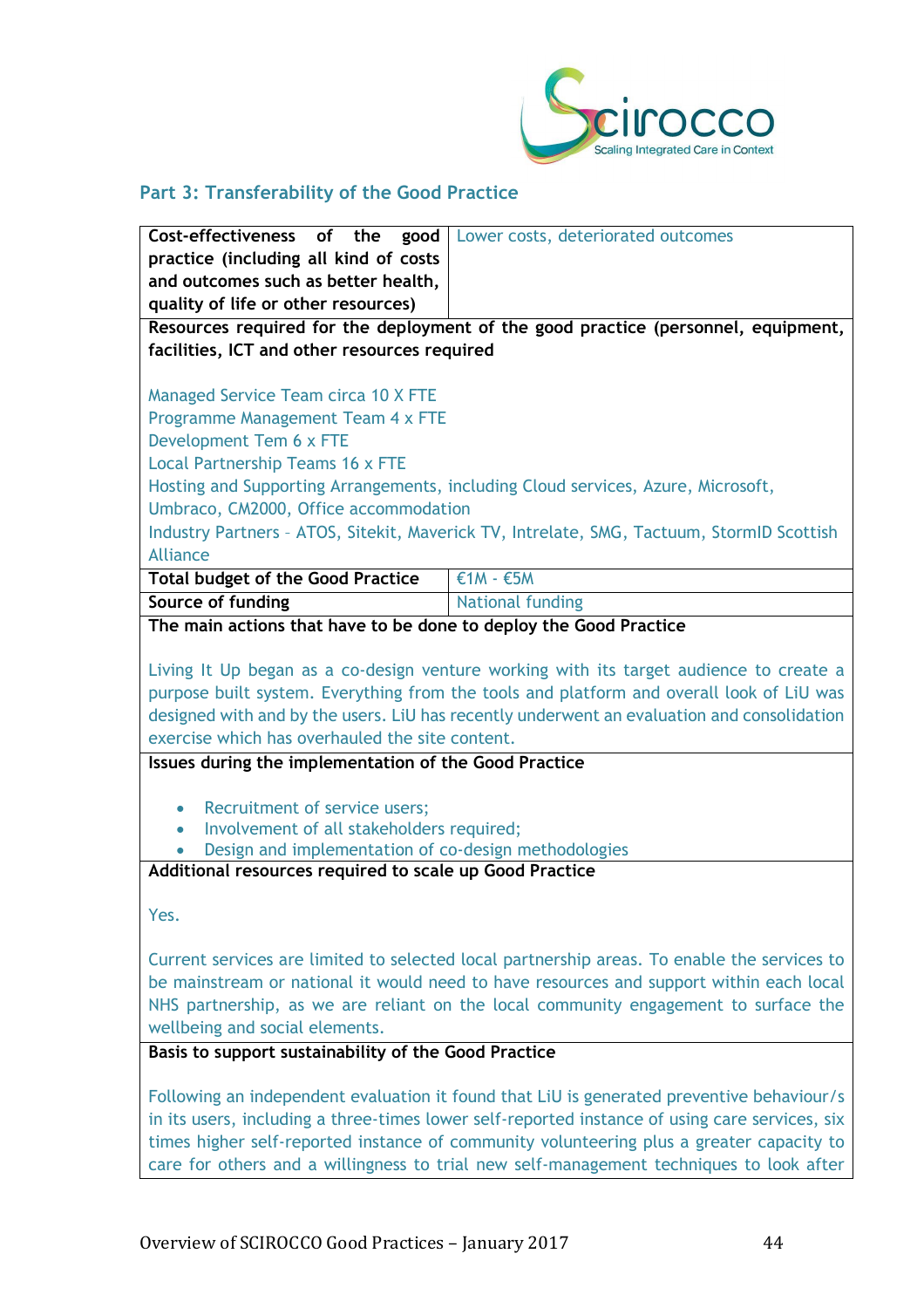

their own health and wellbeing. Evidence also indicated that LiU active users have greater levels of adherence to preventative care and health routines; more appropriate food selection and diet choices; more resilient coping management strategies for the care of their LTC when symptoms, environmental or social changes occur. Best public value: A case for providing current and long-term public value, given via an independent social return on investment (SROI) calculation that shows a 37% return on the 2015/2016 investment made;

#### **Evidence to observe the Good Practice**

A practice report, a visit to implementation site.

#### **Part 4: Viability assessment of the Good Practice**

#### **Time needed to deploy the Good Practice**

More than three years.

**Investment per citizens / patient / client in terms of financial resources**

Between €100 – €1.000 per targeted citizen / patient.

Following LiU Evaluation the costs were estimated at between £1 and £2.80 (NB this is sterling) per user.

**Evidence behind the Good Practice**

Documented evidence. Evidence is based on systematic qualitative and quantitative studies.

LiU underwent extensive evaluation by a third party (Impact generation) who produced a subsequent report.

**Maturity of the Good Practice**

There is evidence that the practice is economically viable and brings benefits to the target group. Further research and development is needed in order to achieve market impact and for the practice to become routine use.

**Estimated time of impact of the Good Practice**

Long term and sustainable impact – e.g. a long time after the pilot project ended and routine day-to-day operation began.

### **Impact observed**

Better health (societal). Other include better quality of life; less isolated people; increased sense of security; better care integration.

**Transferability of the Good Practice**